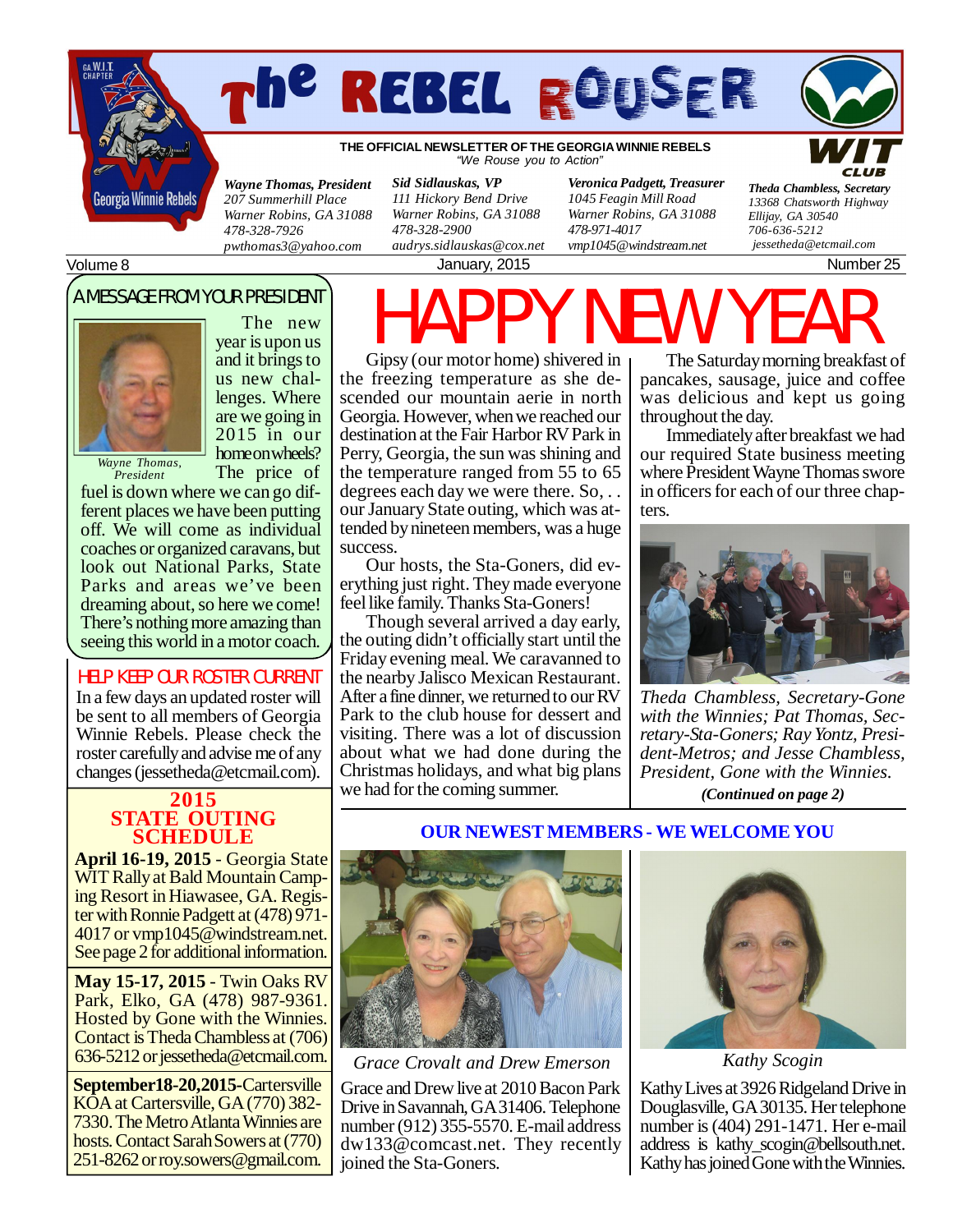#### *(Continued from page 1)*

After our Chapter business meetings, we were free to sightsee, visit with friends, or just relax in the sunshine until the evening meal of "Hobo Soup." Each person brought his/her contribution to the soup pot, or a salad to accompany it.



Hosts, Tom and Annette Wilson, stir the soup pot before the evening meal. Tom showed us his contribu-

Georgia Sun Dried Po<br>Fresh Road Kill

tion to the soup pot. Surely not, Tom!



Another Sta-Goner host, Judy Reiker, cuts a cake at the dessert table. They were certainly terrific hosts!

After dinner, we played Chase-the-Ace, and guess who won? Kris Yontz!



A Sunday mornng continental breakfast finished up the outing. We then said our goodbyes until the next time. \* \* \* \* \*

## **GEORGIA STATE WIT RALLY INFORMATION** *By Fred Tomsett, Rally Coordinator*

Our 2015 Georgia State WIT Rally is only three months away and we need to get rolling on signing up and assigning tasks for the rally.

**CHANGES:** We have made some changes for 2015. The first is that we will have an auction of donated items. We did this at some of our state meetings in the past and it was a lot of fun. Linda and I are donating a pair of folding bicycles that we almost never used. What you donate for the auction doesn't have to be that big - small unusual items get a lot of laughs when our "Price is Right" model holds them up.

The second change is that the breakfasts will be handled by a different chapter each morning as we did several years ago. Gone with the Winnies will have Friday, Metro Atlanta Winnies will have Saturday, and Sta-Goners will have Sunday. This will spread out the shopping duties as each chapter will be responsible for shopping for the breakfast food. Fred Tomsett will coordinate with each chapter on what items they will not need to shop for, because some items will be purchased in bulk and used for all meals.

John and Elaine Brynside are donating the Wednesday hamburger dinner once again. **Thank you, John and Elaine.**

We need someone to be in charge of the Friday Hot Dog Lunch. This requires shopping and bringing the Hot Dogs and Buns.

We will need a leader for the Thursday Ice Cream Social. This requires a trip to Walmart or Ingles on that day to get the ice cream and toppings.

We will need helpers to cook, serve and clean up for each of these meals and for the two dinners. We are using a caterer for the dinners but we need servers and cleanup people.

We will need helpers for selling raffle tickets, gate check-in, and entertainers for the Friday night show.

Donations are needed for the auction and Georgia basket.

We need door prizes and these can be donated by members or businesses. If a business donates a door prize, we will put their ad on our website for one year.

We also need as many members as we can get to sign up. The earlier you sign up, the better campsite you will be assigned.

Don't forget that Friday night is theme dress-up for dinner. This year come as your favorite Super Hero or Villain.

More information and a sign up form can be found at http:// rally.gawit.com.